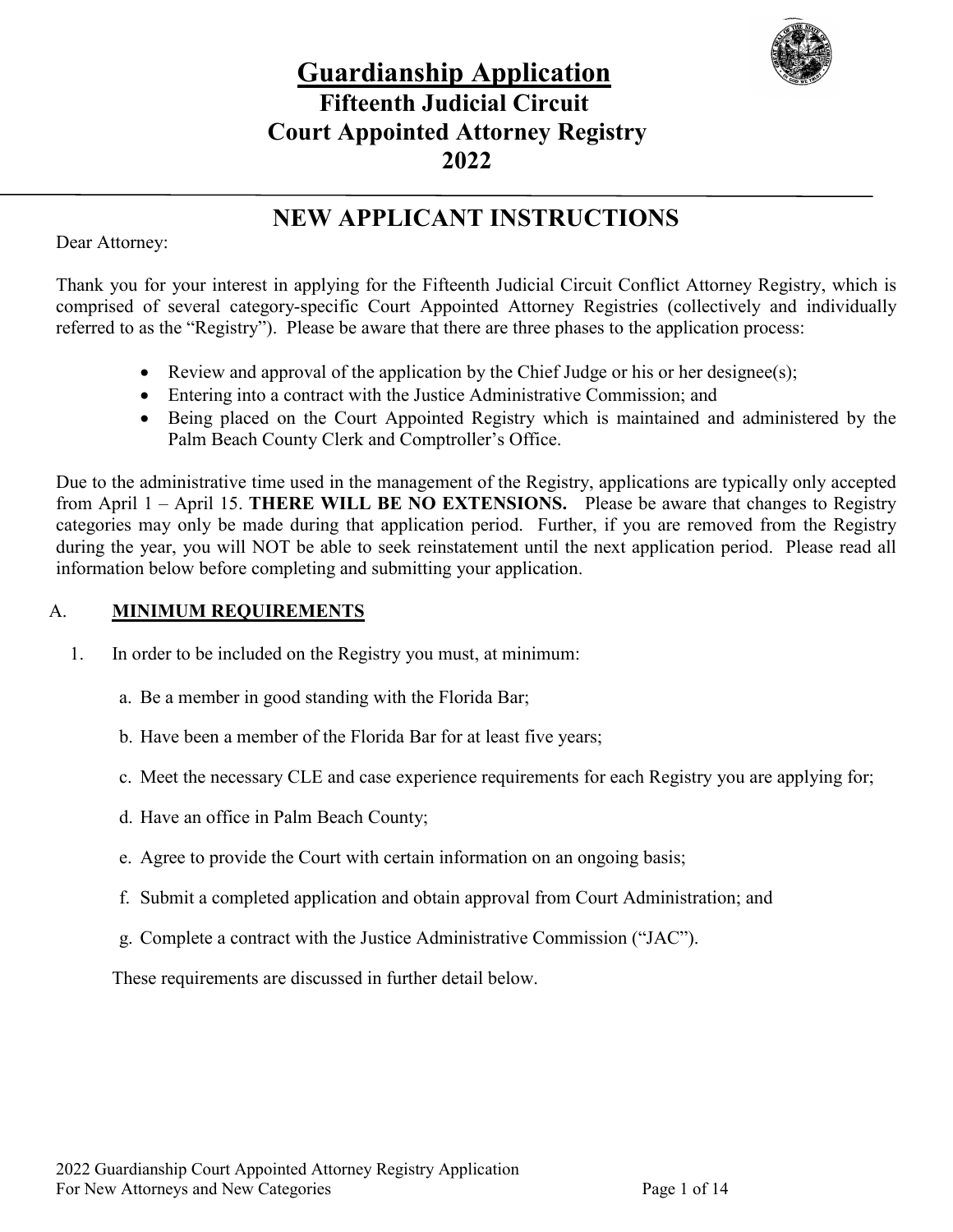#### B. **APPLICATION INFORMATION**

- 1. As part of a completed application, you must submit:
	- a. A completed Court Appointed Attorney Application (Part I).
	- b. A completed Court Appointed Attorney General Registry Supplement (Part II) along with any supporting documentation.
	- c. A completed Attorney Certification Form (Part III).
	- d. A completed Requested Registry Categories section (Part IV) along with a copy of a Florida Bar print-out showing that you have completed the required CLE courses and documentation proving that you have the required case experience (such as print-outs from the Clerk's Office, judgments, commitments, etc.) for each category you are requesting to be placed on. The CLE and case experience requirements for each Registry are listed on the Requested Registry Category Information Page. **Your application will not be considered without this documentation.**
- 2. By submitting your application, you are certifying that you have read and are familiar with the Policies and Procedures for Appointment of Counsel found in Administrative Orders 2.603 and 2.604, which can be found on the Circuit's website at [www.15thcircuit.com,](http://www.15thcircuit.com/) as well as sections 27.40, 27.425, 27.5304, and 27.5305, Florida Statutes.
- 3. Processing of the application may take up to 8 weeks.
	- a. The application is reviewed by a committee and approved by the Chief Judge or his or her designee(s).
	- b. Once the application is reviewed and approved by the Chief Judge or his or her designee(s), you will receive a letter from Court Administration which will either list the Registries and locations approved or will list the deficiencies which must be remedied in order for the application review process to continue. Failure to remedy the deficiencies will result in the application being rejected.
	- c. Once approved, you must sign a contract with the JAC.

#### C. **APPOINTMENT INFORMATION**

- 1. Conflict case appointments are randomly chosen by a computerized program maintained by the Clerk's office and placement on Registry does not guarantee appointments.
- 2. Court Administration makes no representations as to the number of cases in which you may be appointed. The number of available cases (i.e. those in which the Office of Public Defender and/or the Office of Criminal Conflict and Civil Regional Counsel cannot provide representation) and the number of attorneys included on the Registry for each category will impact the frequency of appointments.
- 3. Your failure to accept appointments for any reason (e.g. rejection of the case, unavailability etc.) may result in you being removed from the Registry. If you are removed from the Registry, you will have to file a new application to be reinstated.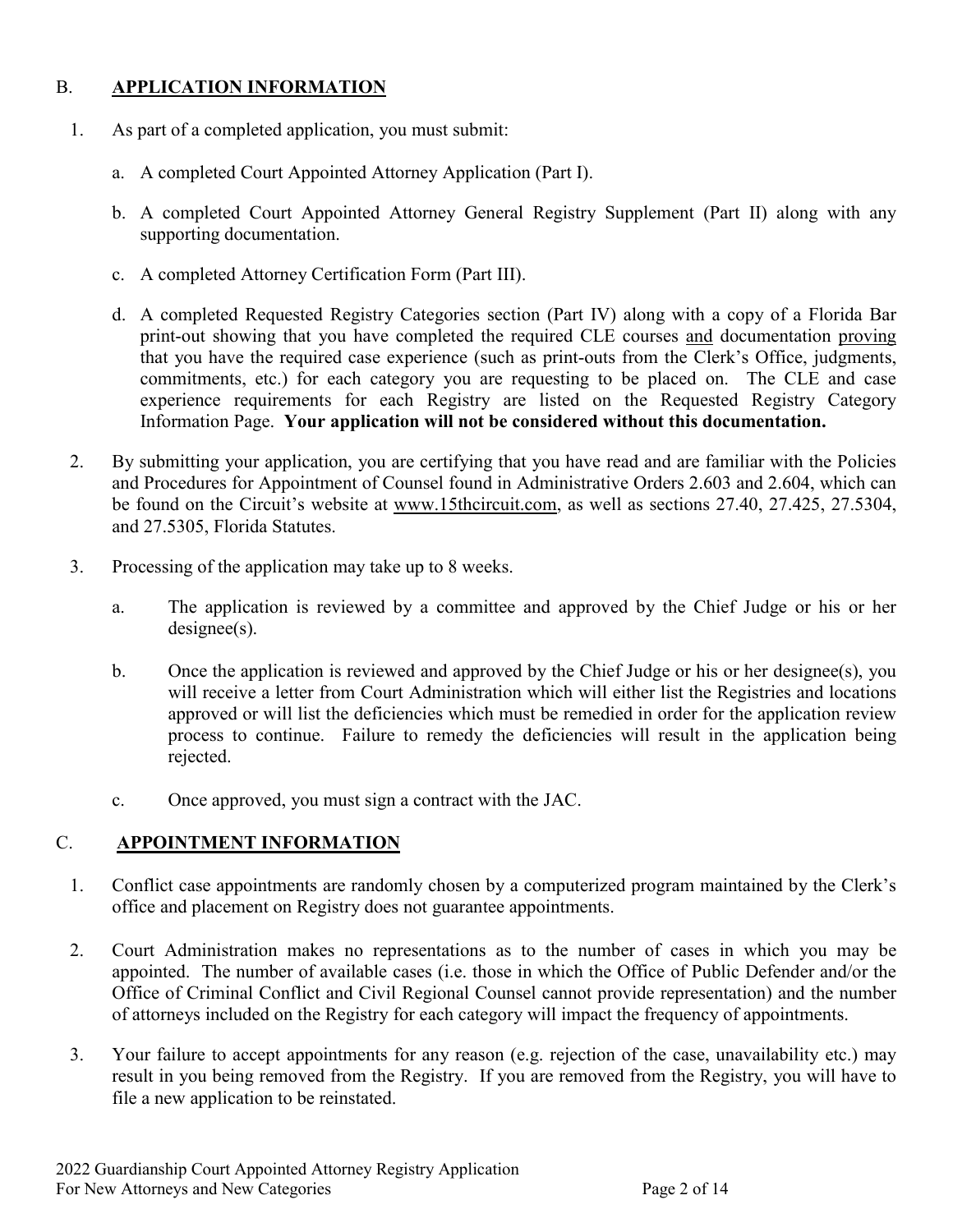#### D. **REQUIRED NOTIFICATION INFORMATION**

- 1. You must immediately (within twenty-four hours) notify Court Administration if there is any change in your status with the Florida Bar (e.g. your license becomes inactive).
- 2. You must notify Court Administration if you become the subject of any disciplinary action instituted by the Florida Bar or have a legal malpractice case filed against you within seven days of the filing of the complaint, order, or other charging document.
- 3. You must immediately (within twenty-four hours) notify Court Administration if you become the subject of a criminal investigation or have criminal charges against filed against you.
- 4. Failure to comply with these notification provisions may result in your immediate removal from the Registry.

#### E. **JAC CONTRACT INFORMATION**

After being approved by Court Administration, you must sign a contract with the Justice Administrative Commission ("JAC") no later than (30) days from the date of approval. The JAC is the entity which pays the court appointed attorney's fees and costs. JAC contracts can be found at: [www.justiceadmin.org.](http://www.justiceadmin.org/) If you do not sign the JAC contract within the time frame listed above, you will not be added to the Registry.

#### F. **CONTACT INFORMATION**

- 1. You must maintain a valid email address and must provide notice to Court Administration, to the Clerk, and to the JAC upon any change to your address, email address or telephone number.
- 2. Failure to comply with the terms of the JAC contract or to notify Court Administration, the Clerk, and the JAC of any changes to your contact information may result in your removal from the Registry.
- 3. All attorneys on the Registry agree to accept correspondence through email.

#### G. **SUBMISSION OF APPLICATION**

Parts I through IV of the Court Appointed Attorney Application are to be **emailed only** no later than April 15, 2022 to:

# **CAD-AttorneyWheel-2@pbcgov.org**

This inbox is for Guardianship and Mental Health Conflict Attorneys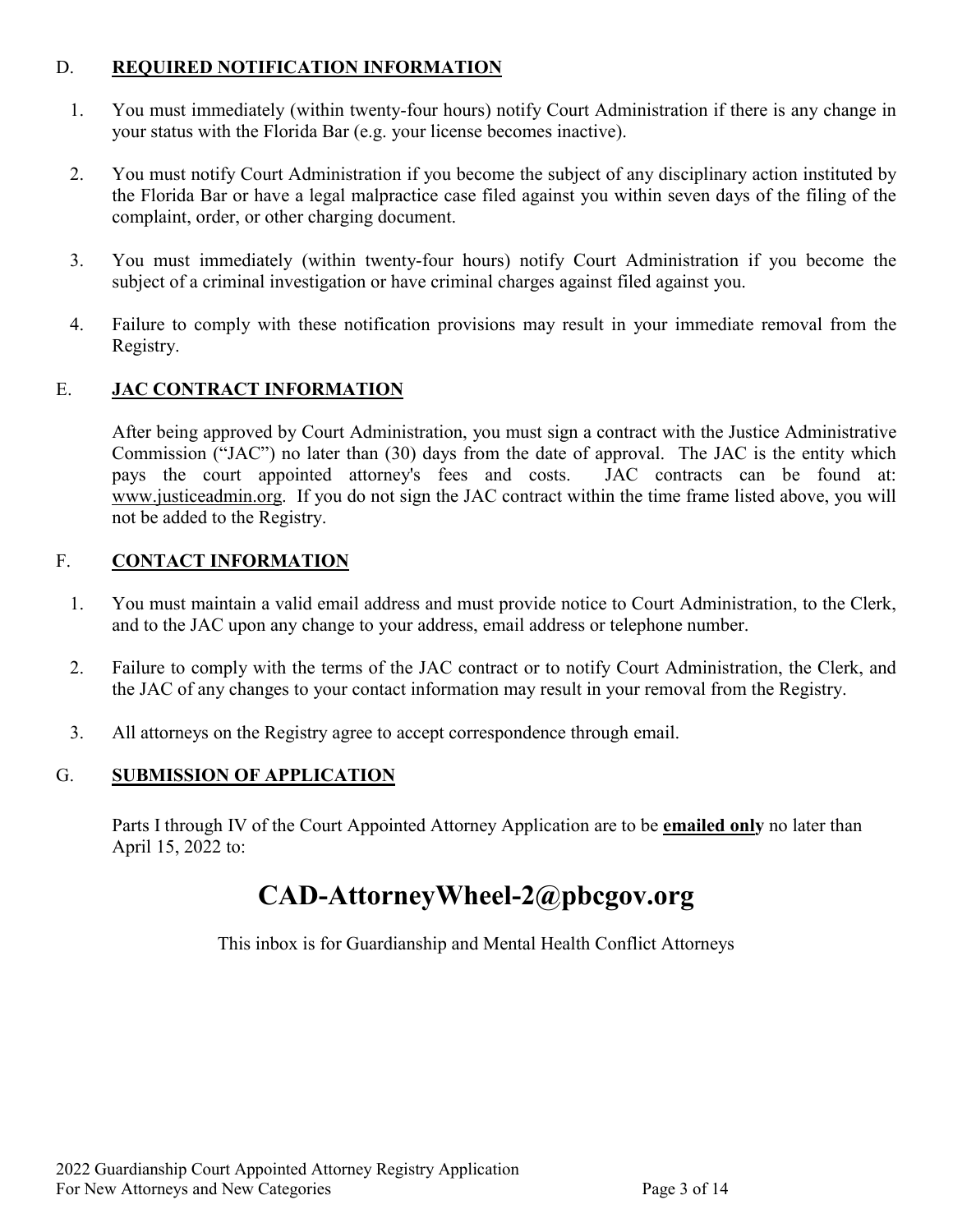

# **2022 Fifteenth Judicial Circuit Court Appointed Attorney Application**

|--|--|

(You must fill out and return all applicable application pages)

| <b>Signature of Attorney</b><br>Date                                                                                                                                                                                   |  |
|------------------------------------------------------------------------------------------------------------------------------------------------------------------------------------------------------------------------|--|
| I CERTIFY THAT I HAVE READ AND AGREE TO THE TERMS SET FORTH IN THE THREE (3)<br>PAGE INSTRUCTION SHEET AND ON THIS INFORMATION SHEET. FAILURE TO COMPLY<br>MAY RESULT IN MY REMOVAL FROM THE REGISTRY.                 |  |
| <b>FACSIMILE NUMBER:</b>                                                                                                                                                                                               |  |
| <b>TELEPHONE NUMBER:</b>                                                                                                                                                                                               |  |
| <b>EMAIL ADDRESS:</b><br><u> 1980 - Johann Barbara, martxa alemaniar argametar a contra a contra a contra a contra a contra a contra a co</u>                                                                          |  |
| I agree to meet with 15th Judicial Circuit Court appointed clients at a residential care facility (for guardianship<br>cases) and to accept phone calls from the clients (circle one):<br><b>YES</b><br>N <sub>O</sub> |  |
| require the client to travel outside Palm Beach County (circle one):<br><b>YES</b><br>NO.                                                                                                                              |  |
| I agree to meet with 15th Judicial Circuit Court Appointed clients at my Palm Beach County Office and will not                                                                                                         |  |
| PALM BEACH COUNTY OFFICE ADDRESS (if different): _______________________________                                                                                                                                       |  |
| PRIMARY OFFICE ADDRESS (as listed with The Florida Bar): _______________________                                                                                                                                       |  |
| OTHER STATES IN WHICH ADMITTED TO PRACTICE LAW:                                                                                                                                                                        |  |
|                                                                                                                                                                                                                        |  |
|                                                                                                                                                                                                                        |  |
| <b>FULL NAME:</b>                                                                                                                                                                                                      |  |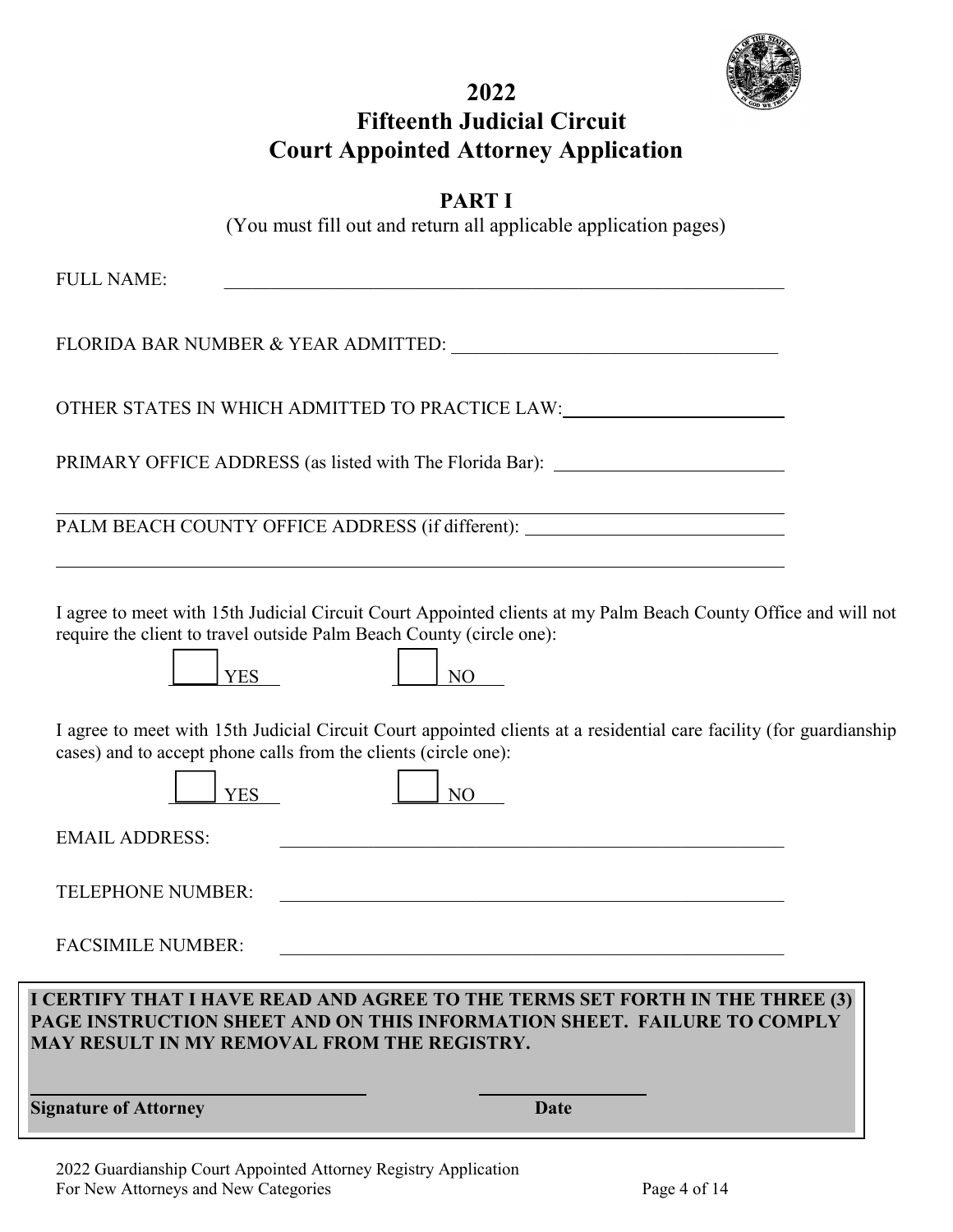# **PART II**



## **2022**

# **Fifteenth Judicial Circuit Court Appointed Attorney General Registry Supplement**

1. In the last 10 years, has any trial or appellate court found that you rendered ineffective assistance of counsel through a Florida Rule of Criminal Rule 3.850, Florida Rule of Criminal Procedure 3.851, or other equivalent state or federal hearing?

|--|--|

If YES, list all cases, including style of case, judge, and opposing counsel. Also, for each instance, please provide any explanation or circumstance you deem necessary or important to consider in further review of your application.

 $\mathcal{L}_\mathcal{L} = \mathcal{L}_\mathcal{L} = \mathcal{L}_\mathcal{L} = \mathcal{L}_\mathcal{L} = \mathcal{L}_\mathcal{L} = \mathcal{L}_\mathcal{L} = \mathcal{L}_\mathcal{L} = \mathcal{L}_\mathcal{L} = \mathcal{L}_\mathcal{L} = \mathcal{L}_\mathcal{L} = \mathcal{L}_\mathcal{L} = \mathcal{L}_\mathcal{L} = \mathcal{L}_\mathcal{L} = \mathcal{L}_\mathcal{L} = \mathcal{L}_\mathcal{L} = \mathcal{L}_\mathcal{L} = \mathcal{L}_\mathcal{L}$ 

2. In the last 10 years, have you been the subject of any disciplinary proceedings initiated by the Florida Bar or the Bar of any other jurisdiction?



 $Yes$   $|$   $|$   $|$   $|$ 

If YES, list all proceedings and the outcome. Also, for each instance, please provide any explanation or circumstance you deem necessary or important to consider in further review of your application.

3. In the last 10 years, has any trial court replaced you with another attorney after conducting a hearing pursuant to *Nelson v. State*, 274 So. 2d 256 (Fla. 4th DCA 1973) or other equivalent state or federal hearing?

 $\mathcal{L}_\mathcal{L} = \mathcal{L}_\mathcal{L} = \mathcal{L}_\mathcal{L} = \mathcal{L}_\mathcal{L} = \mathcal{L}_\mathcal{L} = \mathcal{L}_\mathcal{L} = \mathcal{L}_\mathcal{L} = \mathcal{L}_\mathcal{L} = \mathcal{L}_\mathcal{L} = \mathcal{L}_\mathcal{L} = \mathcal{L}_\mathcal{L} = \mathcal{L}_\mathcal{L} = \mathcal{L}_\mathcal{L} = \mathcal{L}_\mathcal{L} = \mathcal{L}_\mathcal{L} = \mathcal{L}_\mathcal{L} = \mathcal{L}_\mathcal{L}$ 

Yes  $\vert$  | No

If YES, list all cases, including style of case, judge, and opposing counsel. Also, for each instance, please

2022 Guardianship Court Appointed Attorney Registry Application For New Attorneys and New Categories Page 5 of 14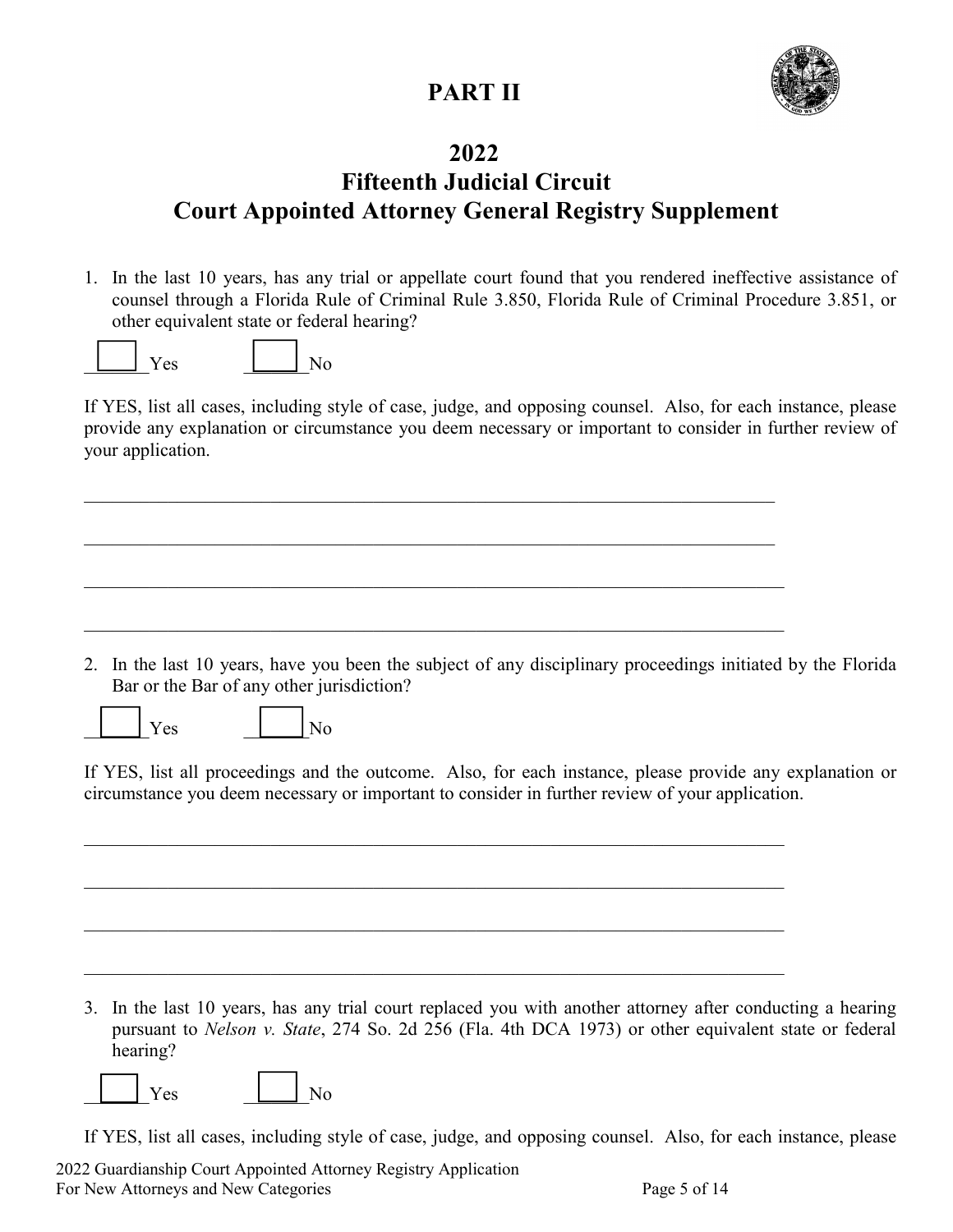provide any explanation or circumstance you deem necessary or important to consider in further review of your application.

 $\mathcal{L}_\mathcal{L} = \mathcal{L}_\mathcal{L} = \mathcal{L}_\mathcal{L} = \mathcal{L}_\mathcal{L} = \mathcal{L}_\mathcal{L} = \mathcal{L}_\mathcal{L} = \mathcal{L}_\mathcal{L} = \mathcal{L}_\mathcal{L} = \mathcal{L}_\mathcal{L} = \mathcal{L}_\mathcal{L} = \mathcal{L}_\mathcal{L} = \mathcal{L}_\mathcal{L} = \mathcal{L}_\mathcal{L} = \mathcal{L}_\mathcal{L} = \mathcal{L}_\mathcal{L} = \mathcal{L}_\mathcal{L} = \mathcal{L}_\mathcal{L}$ 

**Signature** of Attorney **Date**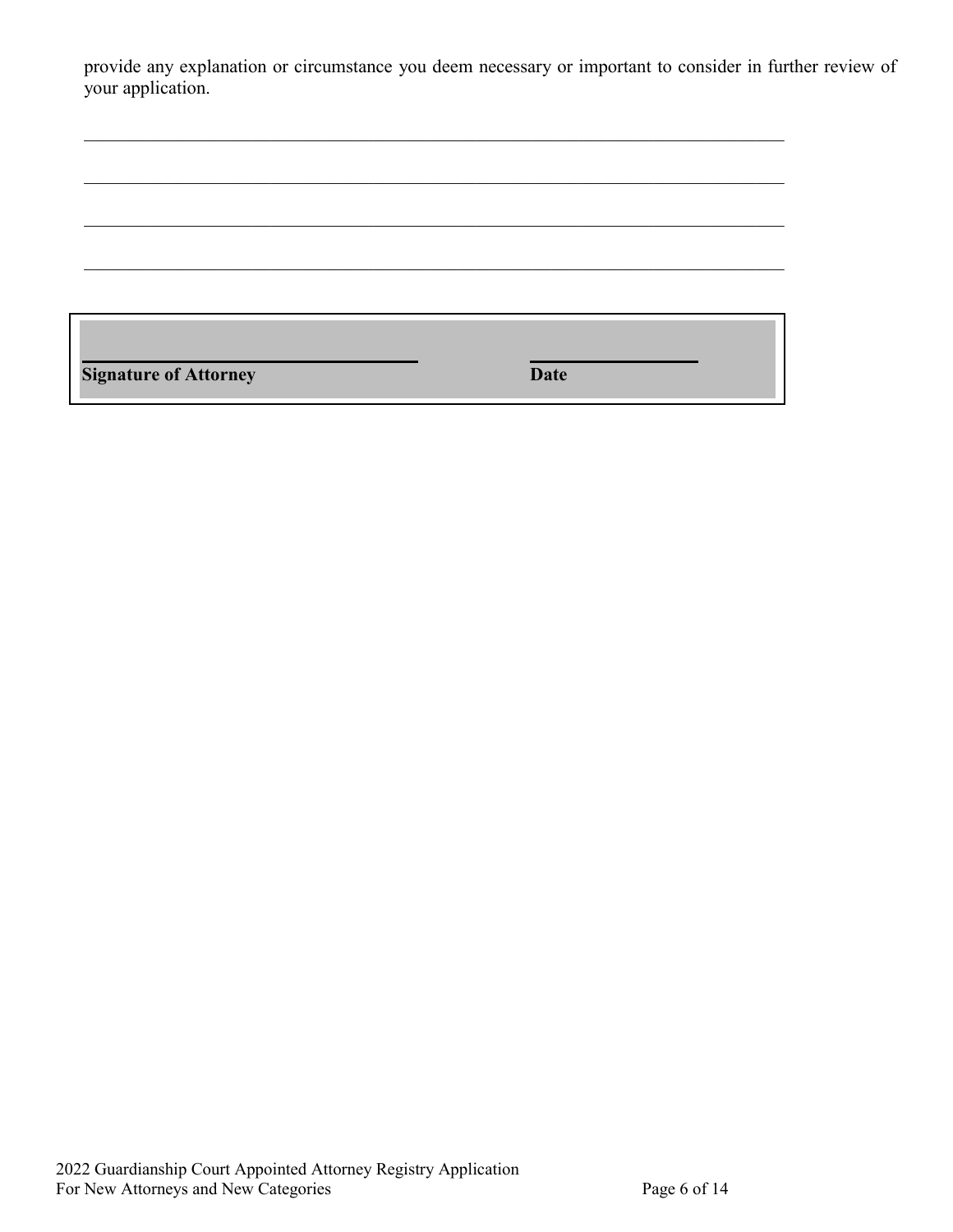## **PART III**



## **2022 Fifteenth Judicial Circuit Court Appointed Attorney Registry**

## **ATTORNEY CERTIFICATION**

| NAME:                    | FBN: |
|--------------------------|------|
| <b>BUSINESS ADDRESS:</b> |      |
| <b>BUSINESS PHONE:</b>   | FAX: |
| <b>EMAIL ADDRESS:</b>    |      |

In accordance with section 27.40(3)(a), Florida Statutes*,* to be included on a Fifteenth Judicial Circuit Court Appointed Attorney Registry, I hereby certify:

- 1. I meet any minimum requirements established by the Chief Judge and by general law for court appointment; and
- 2 I am available to represent indigent defendants in cases requiring court appointment of private counsel; and
- 3. I am willing to abide by the terms of the Justice Administrative Commission Contract for Services; and
- 4. I further certify to the best of my knowledge and belief, all statements contained in my Court Appointed Attorney Application and herein are true, correct, complete, and made in good faith. I understand any omissions, falsifications, misstatements or misrepresentations above may disqualify me for consideration. If I am accepted for installation on any Fifteenth Judicial Circuit Registry and enter into a contract with the Justice Administrative Commission I understand any omissions, falsifications, misstatements or misrepresentations later discovered to have been made by me herein may be grounds for dismissal. I am required to adhere to the contract, to any applicable policies and administrative orders of the Fifteenth Judicial Circuit, and any policies and procedures of the Justice Administrative Commission [\(www.JusticeAdmin.org\)](http://www.justiceadmin.org/).
- 5. I agree to meet with 15th Judicial Circuit Court appointed clients at my Palm Beach County office. For appointed clients who are incarcerated, I agree to meet with them at the corrections facility. For appointed clients who are at a residential care facility, I agree to meet with them at the facility. I further agree to accept phone calls from court appointed clients.
- 6. I agree to provide 30 days written notice via email to **CAD-AttorneyWheel-2@pbcgov.org** if I wish to be removed from a Registry. I agree that once removed from the Registry, I must file a new application to be reinstated.
- 7. I agree to provide written notice via email to **CAD-AttorneyWheel-2@pbcgov.org** within twenty-four hours if my status with the Florida Bar changes. I agree to provide notice to the same email if I become the subject of any disciplinary action instituted by the Florida Bar or have a legal malpractice case filed against me within seven days of the filing of the complaint, order or other charging document. I also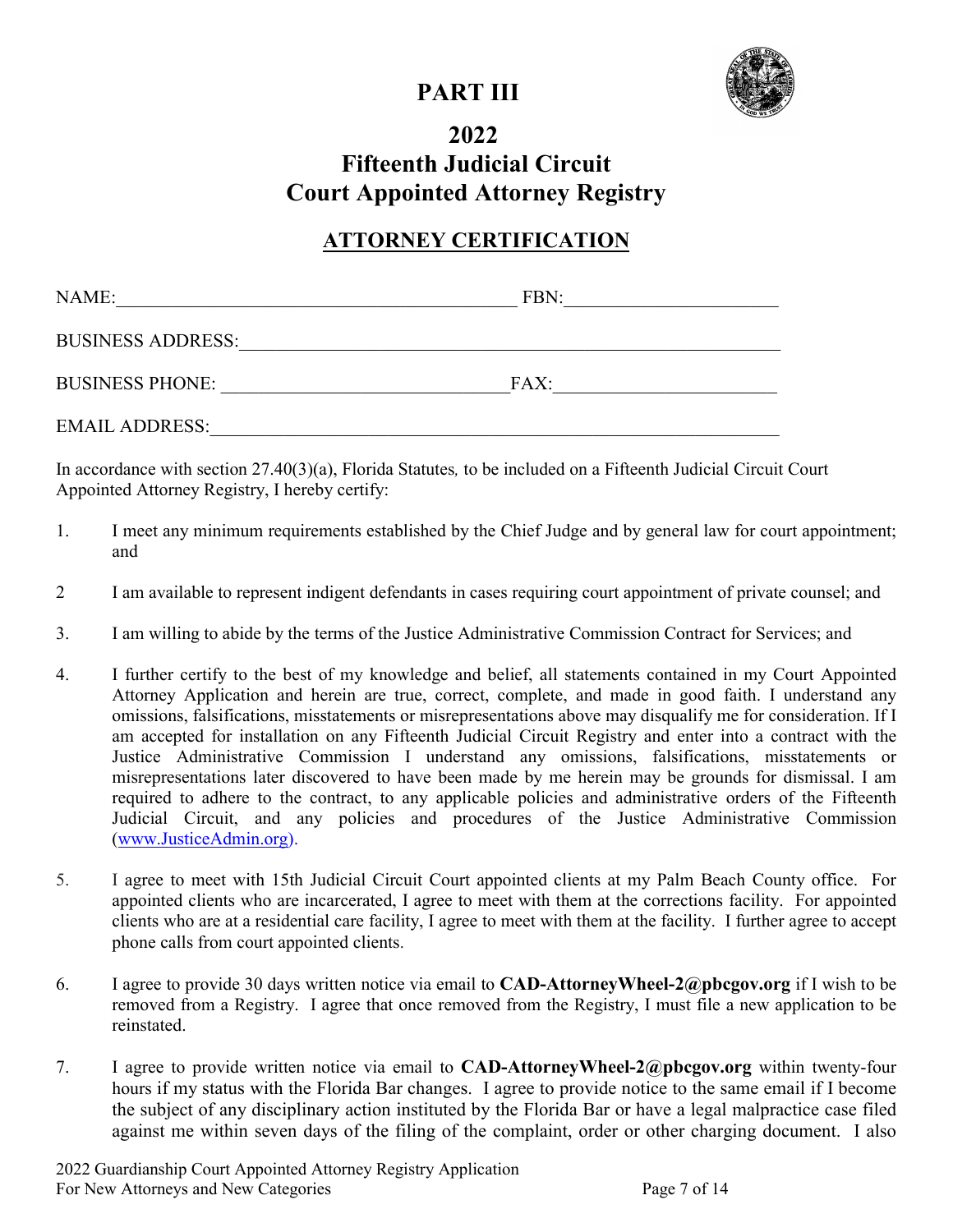agree to provide immediate (within twenty-four hours) notice via the same email address if I become the subject of a criminal investigation or have criminal charges filed against me. I understand that my failure to comply with these notification provisions may result in my immediate removal from the Registry.

**SIGNATURE OF APPLICANT DATE**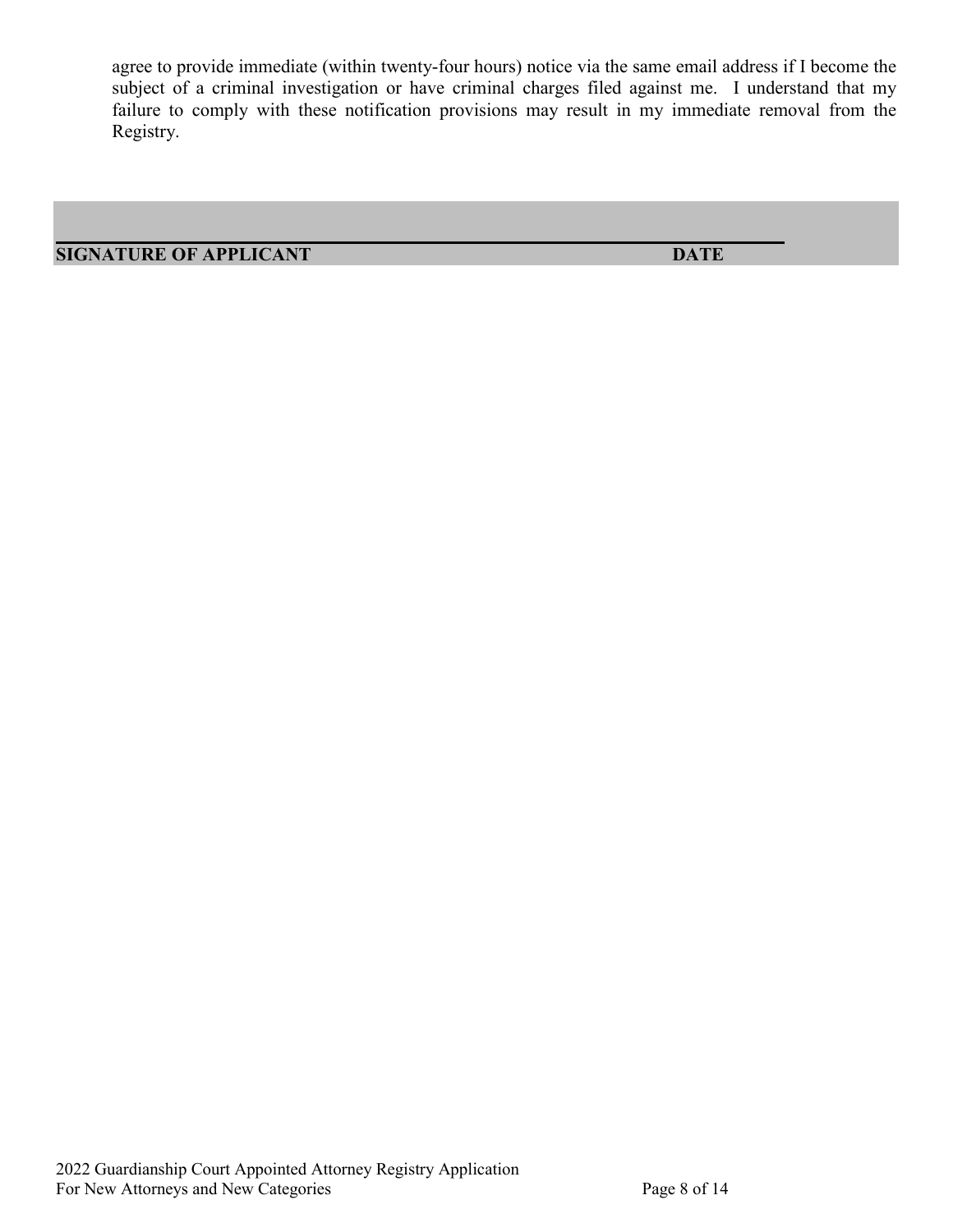

# **PART IV - REQUESTED REGISTRY CATEGORIES**

## **PLEASE READ CAREFULLY**

**SHADED AREA:** Place a check mark or an X in the shaded area at the top of the page next to the name of the category of cases for which you are applying. Each category is on a separate page. Some categories have multiple categories. **If placed on the Registry for a category, you can receive an appointment in any one of the types of cases listed for that category.**

**LOCATIONS:** Place a check mark or an X next to each courthouse location where you agree to receive appointments.

**CASE CODES:** You will also see case codes corresponding to the categories. The case codes are required by the Justice Administrative Commission.

**INFORMATION** PAGE: Complete the information page by placing your initials next to each affirmation and by providing the requested case information. If you cannot affirm the statement, you will not meet the minimum qualifications for the Registry. Only submit the information pages for the Registry category you seek appointments.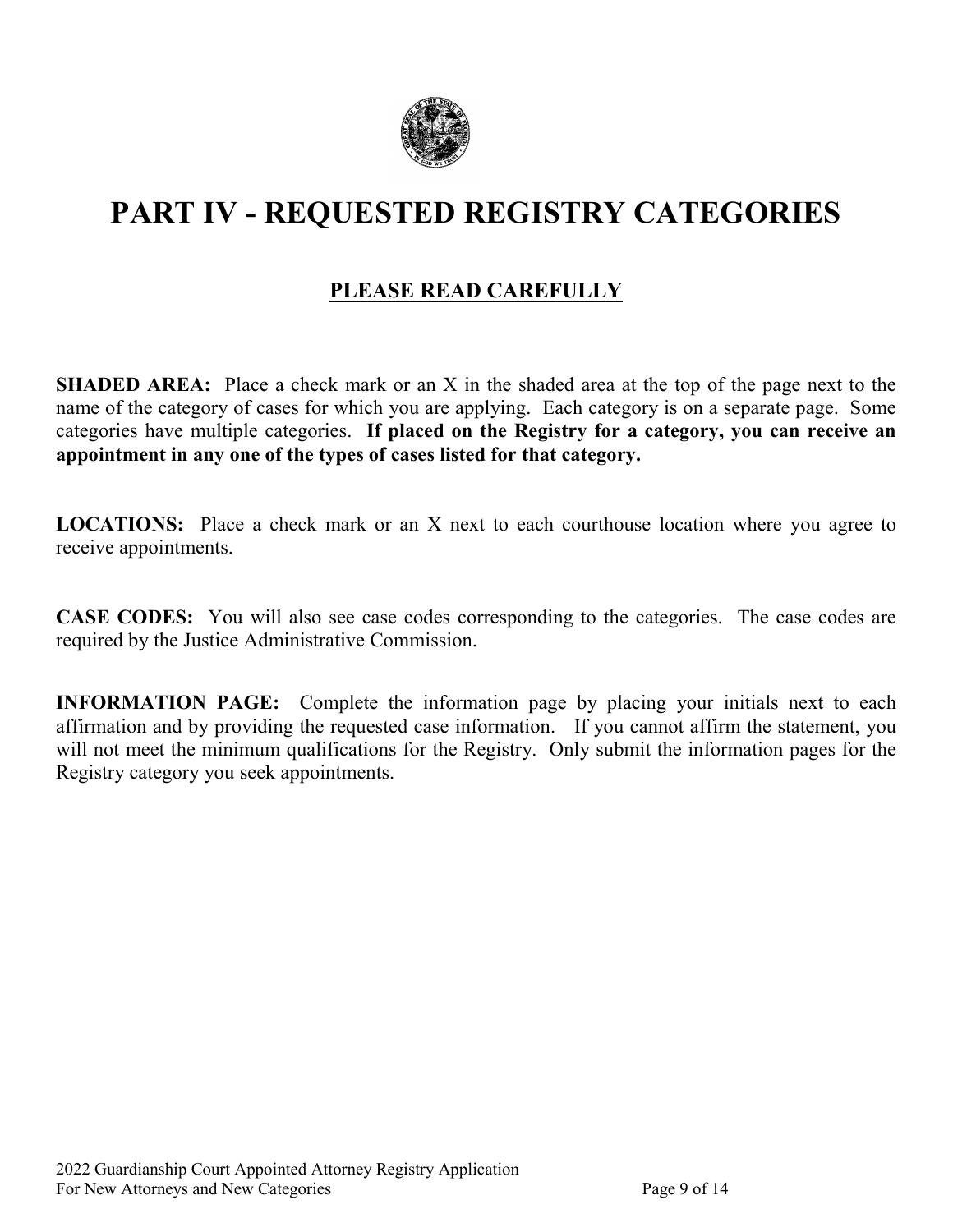

#### **GUARDIANSHIP/INCAPACITY**

**Attorneys on this Registry are appointed to cases where the alleged incapacitated ward is not indigent. Fees are not paid by the Justice Administrative Commission ("JAC").** 

**By accepting non indigent appointments, attorneys on this wheel agree to accept cases for alleged incapacitated INDIGENT wards when the Office of Criminal Conflict and Civil Regional Counsel has a conflict and, in these cases, agree to the JAC's fee schedule.**

**Attorneys on this Registry MUST also sign a contract with the JAC.**

| <b>INCLUDES THE FOLLOWING CATEGORIES</b>                                                                                                                                                                                                                                                                                                                                                                                                                     | <b>CASE CODE</b>                                                 |
|--------------------------------------------------------------------------------------------------------------------------------------------------------------------------------------------------------------------------------------------------------------------------------------------------------------------------------------------------------------------------------------------------------------------------------------------------------------|------------------------------------------------------------------|
| Guardianship/Incapacity- Ch. 744, F.S.                                                                                                                                                                                                                                                                                                                                                                                                                       | 860                                                              |
| Guardianship/Incapacity - Emergency Ch. 744, F.S.                                                                                                                                                                                                                                                                                                                                                                                                            | 865                                                              |
| <b>SUPPORTING QUESTIONS</b>                                                                                                                                                                                                                                                                                                                                                                                                                                  | <b>PLACE INITIALS</b><br><b>AFFIRMING TO</b><br><b>STATEMENT</b> |
| I am a member in good standing with the Florida Bar.                                                                                                                                                                                                                                                                                                                                                                                                         |                                                                  |
| My primary office where I meet clients is located in Palm Beach County                                                                                                                                                                                                                                                                                                                                                                                       |                                                                  |
| I have been a member of the Florida Bar for at least 3 years.                                                                                                                                                                                                                                                                                                                                                                                                |                                                                  |
| At least 40 percent of my practice is guardianship and mental health                                                                                                                                                                                                                                                                                                                                                                                         |                                                                  |
| I have completed at least 8 hours of CLE in Guardianship, Elder Law,<br>Incapacity, or Adult Protective Services cases within the 12 months<br>preceding the date of this application. (provide printout)                                                                                                                                                                                                                                                    |                                                                  |
| I have participated in five Guardianship/Mental Health cases as attorney of<br>record or co-counsel for the guardian/petitioner<br>At least 3 of these cases were within the past 3 years<br>Attach list of cases, or supporting documents with the following<br>П<br>information:<br>Case name, case number, approximate date of trial, name of opposing<br>counsel, name of judge, name of any co-counsel and the role that<br>counsel played in the trial |                                                                  |
| I agree to accept appointments and make appearances at the following courthouse<br>locations (failure to check off locations will default to all locations):<br><b>West Palm Beach</b><br><b>Delray Beach</b><br><b>Palm Beach Gardens</b><br><b>Belle Glade</b>                                                                                                                                                                                             |                                                                  |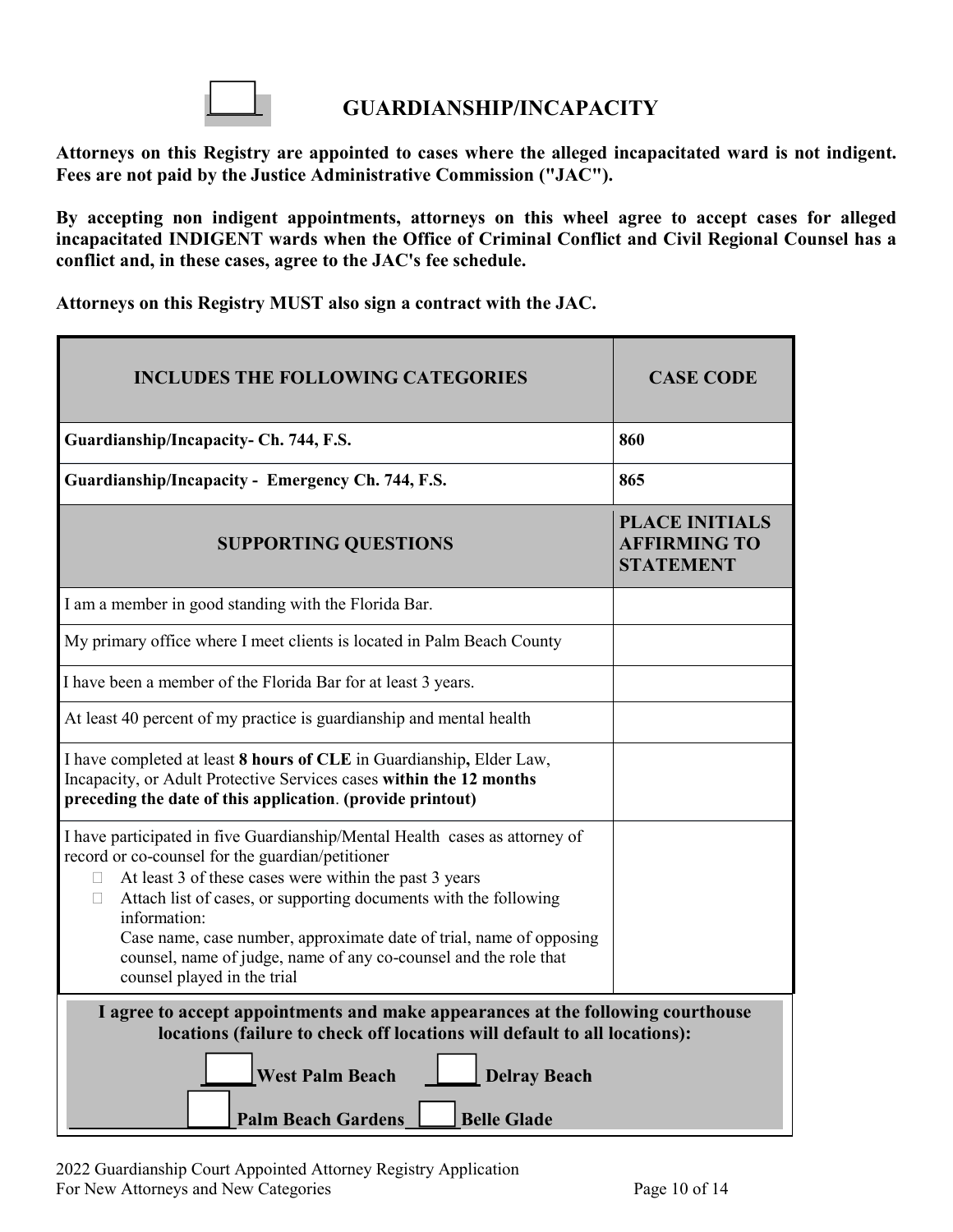

## **OTHER ADULT CIVIL**

| <b>INCLUDES THE FOLLOWING CATEGORIES</b>                                                                                                                                                                  | <b>CASE CODE</b>                                                 |
|-----------------------------------------------------------------------------------------------------------------------------------------------------------------------------------------------------------|------------------------------------------------------------------|
| <b>Adult Protective Services - Ch. 415, F.S.</b>                                                                                                                                                          | 853                                                              |
| <b>SUPPORTING QUESTIONS</b>                                                                                                                                                                               | <b>PLACE INITIALS</b><br><b>AFFIRMING TO</b><br><b>STATEMENT</b> |
| I am a member in good standing with the Florida Bar.                                                                                                                                                      |                                                                  |
| My primary office where I meet clients is located in Palm Beach County                                                                                                                                    |                                                                  |
| I have been a member of the Florida Bar for at least 3 years.                                                                                                                                             |                                                                  |
| At least 40 percent of my practice is guardianship or elder law.                                                                                                                                          |                                                                  |
| I have completed at least 8 hours of CLE in Guardianship, Elder Law,<br>Incapacity or Adult Protective Services cases within the 12 months<br>preceding the date of this application. (provide printout.) |                                                                  |
| I have participated in five Elder Law cases as attorney of record or co-counsel<br>for the guardian/petitioner                                                                                            |                                                                  |
| At least 3 of these cases were within the past 3 years<br>П                                                                                                                                               |                                                                  |
| Attach list of cases, or supporting documents with the following<br>П<br>information:                                                                                                                     |                                                                  |
| Case name, case number, approximate date of trial, name of opposing<br>counsel, name of judge, name of any co-counsel and the role that<br>counsel played in the trial                                    |                                                                  |

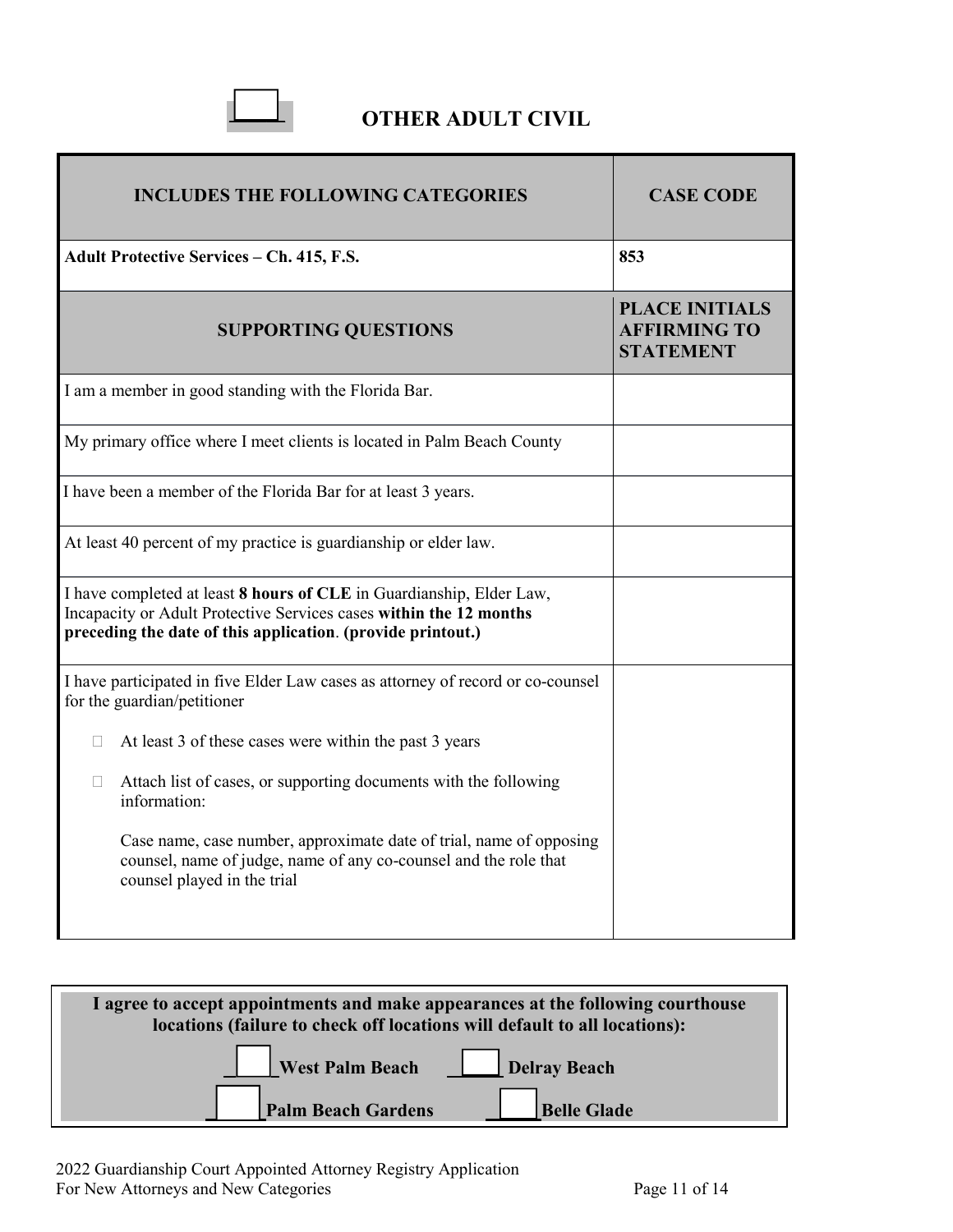

| <b>CATEGORY</b>                                                                                                                                                                                                                                                                                                                                                                                                              | <b>CASE CODE</b>                                                 |
|------------------------------------------------------------------------------------------------------------------------------------------------------------------------------------------------------------------------------------------------------------------------------------------------------------------------------------------------------------------------------------------------------------------------------|------------------------------------------------------------------|
| Baker Act/Mental Health- Ch. 394, F.S.                                                                                                                                                                                                                                                                                                                                                                                       | 840                                                              |
| <b>SUPPORTING QUESTIONS</b>                                                                                                                                                                                                                                                                                                                                                                                                  | <b>PLACE INITIALS</b><br><b>AFFIRMING TO</b><br><b>STATEMENT</b> |
| I am a member in good standing with the Florida Bar.                                                                                                                                                                                                                                                                                                                                                                         |                                                                  |
| My primary office where I meet clients is located in Palm Beach County                                                                                                                                                                                                                                                                                                                                                       |                                                                  |
| I have been a member of the Florida Bar for at least 3 years.                                                                                                                                                                                                                                                                                                                                                                |                                                                  |
| I have completed at least 4 hours of CLE in Mental Health/Baker Act<br>Proceedings within the 12 months preceding the date of this application.<br>(provide printout.)                                                                                                                                                                                                                                                       |                                                                  |
| I have participated in three Baker Act cases as attorney of record or co-<br>counsel:<br>At least 2 of these cases were within the past 4 years<br>$\Box$<br>Attach list of cases, or supporting documents with the following<br>П<br>information:<br>Case name, case number, approximate date of trial, name of opposing<br>counsel, name of judge, name of any co-counsel and the role that<br>counsel played in the trial |                                                                  |

| I agree to accept appointments and make appearances at the following courthouse<br>locations (failure to check off locations will default to all locations): |  |
|--------------------------------------------------------------------------------------------------------------------------------------------------------------|--|
| West Palm Beach Delray Beach                                                                                                                                 |  |
| <b>Palm Beach Gardens</b><br><b>Belle Glade</b>                                                                                                              |  |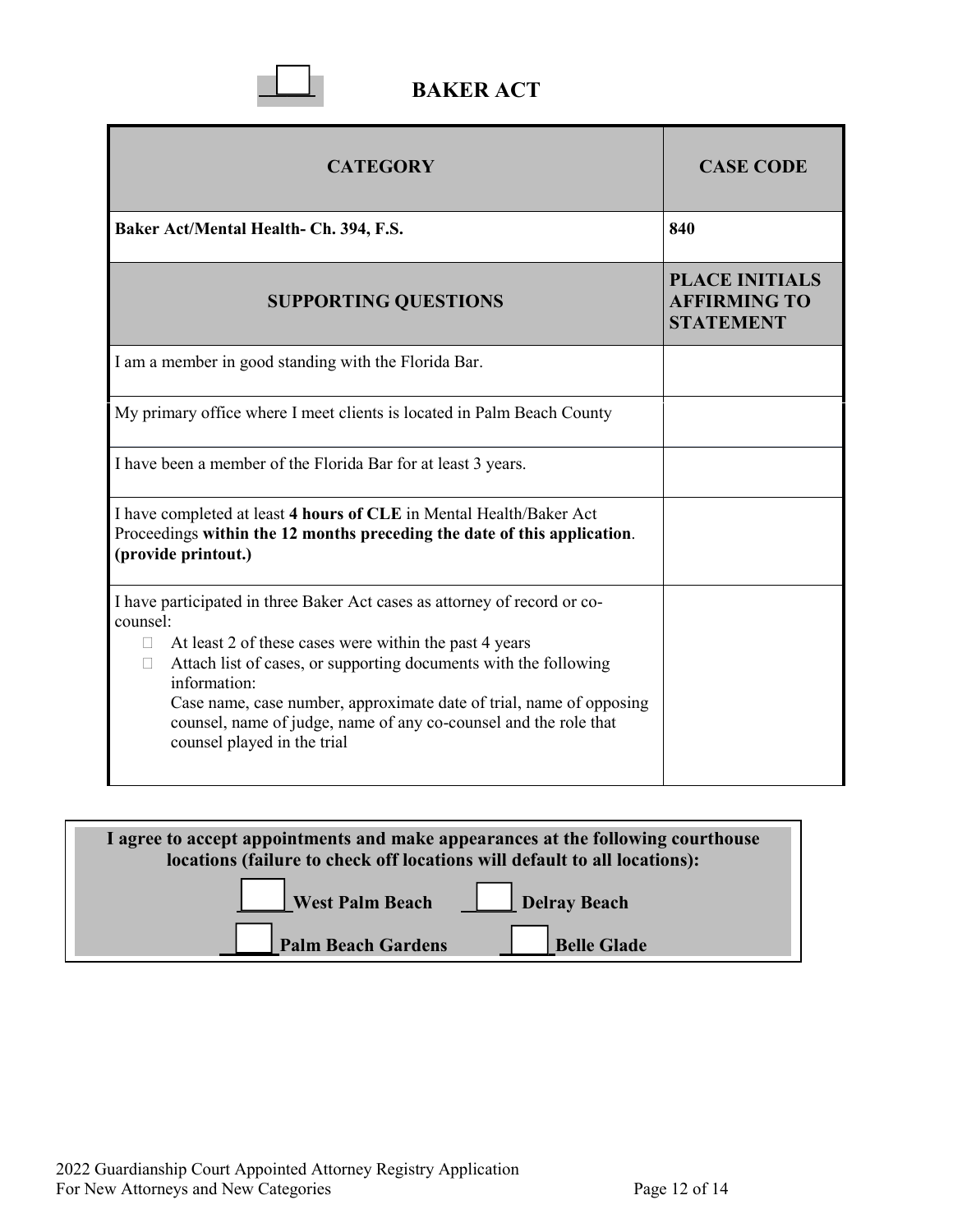

## **MARCHMAN ACT**

| <b>CATEGORY</b>                                                                                                                                                                                                                                                                                                                | <b>CASE CODE</b>                                                 |
|--------------------------------------------------------------------------------------------------------------------------------------------------------------------------------------------------------------------------------------------------------------------------------------------------------------------------------|------------------------------------------------------------------|
| Marchman Act/Substance Abuse- Ch. 397, F.S.                                                                                                                                                                                                                                                                                    | 851                                                              |
| <b>SUPPORTING QUESTIONS</b>                                                                                                                                                                                                                                                                                                    | <b>PLACE INITIALS</b><br><b>AFFIRMING TO</b><br><b>STATEMENT</b> |
| I am a member in good standing with the Florida Bar.                                                                                                                                                                                                                                                                           |                                                                  |
| My primary office where I meet clients is located in Palm Beach County                                                                                                                                                                                                                                                         |                                                                  |
| I have been a member of the Florida Bar for at least 3 years.                                                                                                                                                                                                                                                                  |                                                                  |
| I have completed at least 4 hours of CLE in Substance Abuse/Marchman Act<br>Proceedings within the 12 months preceding the date of this application.<br>(provide printout.)                                                                                                                                                    |                                                                  |
| I have participated in three Marchman Act cases as attorney of record or co-<br>counsel:                                                                                                                                                                                                                                       |                                                                  |
| At least 2 of these cases were within the past 4 years<br>П<br>Attach list of cases, or supporting documents with the following<br>П<br>information:<br>Case name, case number, approximate date of trial, name of opposing<br>counsel, name of judge, name of any co-counsel and the role that<br>counsel played in the trial |                                                                  |

| I agree to accept appointments and make appearances at the following courthouse<br>locations (failure to check off locations will default to all locations): |  |
|--------------------------------------------------------------------------------------------------------------------------------------------------------------|--|
| West Palm Beach Delray Beach                                                                                                                                 |  |
| Palm Beach Gardens<br><b>Belle Glade</b>                                                                                                                     |  |